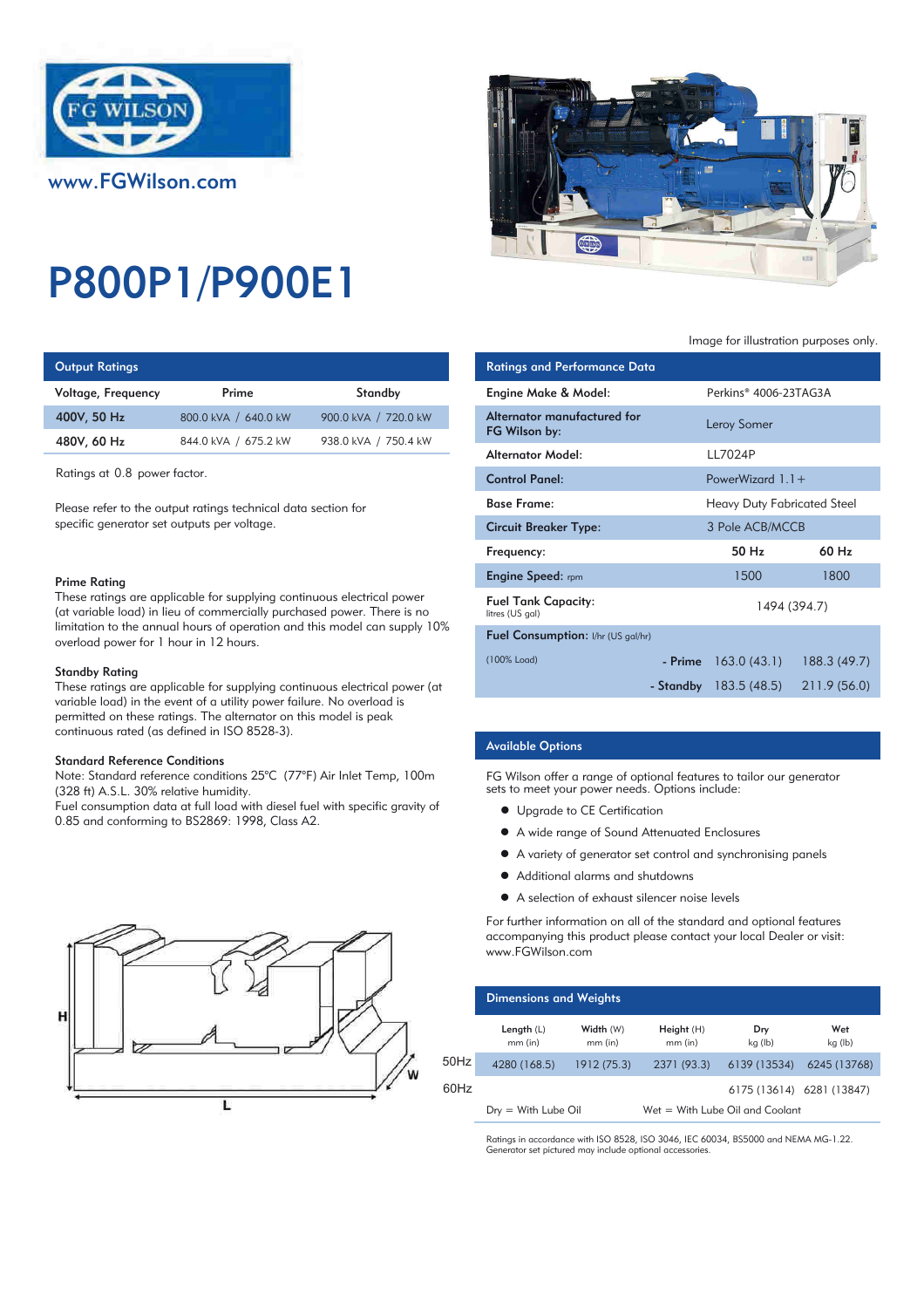| <b>Engine Technical Data</b>                                |                    |                         | <b>Air Systems</b>  |
|-------------------------------------------------------------|--------------------|-------------------------|---------------------|
| No. of Cylinders / Alignment:                               |                    | 6 / In Line             | Air Filter Ty       |
| Cycle:                                                      |                    | 4 Stroke                | <b>Combustion</b>   |
| Bore / Stroke: $mm$ (in)                                    |                    | 160.0 (6.3)/190.0 (7.5) |                     |
| Induction:                                                  |                    | Turbocharged Air To Air |                     |
|                                                             |                    | <b>Charge Cooled</b>    | Max. Comb           |
| Cooling Method:                                             |                    | Water                   | <b>Restriction:</b> |
| <b>Governing Type:</b>                                      |                    | Electronic              |                     |
| <b>Governing Class:</b>                                     |                    | <b>ISO 8528</b>         |                     |
| <b>Compression Ratio:</b>                                   |                    | 13.6:1                  | <b>Cooling Sys</b>  |
| Displacement:  (cu. in)                                     |                    | 22.9 (1398.7)           | <b>Cooling Sys</b>  |
| <b>Moment of Inertia:</b> $kg \, m^2$ (lb/in <sup>2</sup> ) |                    | 10.61 (36256)           | <b>Water Pum</b>    |
| <b>Engine Electrical System:</b>                            |                    |                         |                     |
|                                                             | - Voltage / Ground | 24/Negative             | <b>Heat Reject</b>  |
|                                                             |                    |                         | kW (Btu/min)        |
| - Battery Charger Amps                                      |                    | 55                      |                     |
| Weight: $kg (lb)$                                           | - Dry              | 2524 (5564)             | <b>Heat Radia</b>   |
|                                                             | - Wet              | 2663 (5871)             | kW (Btu/min)        |

| <b>Air Systems</b>                                                      | 50 Hz       | 60 Hz               |
|-------------------------------------------------------------------------|-------------|---------------------|
| Air Filter Type:                                                        |             | Replaceable Element |
| <b>Combustion Air Flow:</b> m <sup>3</sup> /min (cfm)                   |             |                     |
| - Prime                                                                 | 69.0 (2437) | 76.0 (2684)         |
| - Standby                                                               | 73.0 (2578) | 78.0 (2755)         |
| Max. Combustion Air Intake<br>$\mathsf{Restriction}: kPa$ (in $H_n()$ ) | 3.7(14.9)   | 3.7(14.9)           |

**Restriction:** kPa (in  $H_2O$ )

| 13.6:1        |       | <b>Cooling System</b>                                                     |           | 50 Hz                                 | $60$ Hz        |
|---------------|-------|---------------------------------------------------------------------------|-----------|---------------------------------------|----------------|
| 22.9 (1398.7) |       | Cooling System Capacity: I (US gal)                                       |           | 106.0 (28.0)                          | 106.0 (28.0)   |
| 10.61 (36256) |       | <b>Water Pump Type:</b>                                                   |           |                                       | Centrifugal    |
|               |       | Heat Rejected to Water & Lube Oil:                                        |           |                                       |                |
| 24/Negative   |       | kW (Btu/min)                                                              |           | - Prime 280.0 (15923) 309.0 (17573)   |                |
| 55            |       |                                                                           |           | - Standby 310.0 (17629) 330.0 (18767) |                |
| 2524 (5564)   |       | <b>Heat Radiation to Room:</b> Heat radiated from engine and alternator   |           |                                       |                |
| 2663 (5871)   |       | kW (Btu/min)                                                              | - Prime   | 102.3(5818)                           | 112.6 (6403)   |
|               |       |                                                                           | - Standby | 116.1(6602)                           | 127.0 (7222)   |
|               |       | Radiator Fan Load: kW (hp)                                                |           | 29.9 (40.1)                           | 44.0 (59.0)    |
| 50 Hz         | 60 Hz | Radiator Cooling Airflow: m <sup>3</sup> /min (cfm)                       |           | 978.0 (34538)                         | 1248.0 (44073) |
| 1500          | 1800  | <b>External Restriction to</b><br><b>Cooling Airflow:</b> Pa (in $H_2O$ ) |           | 250(1.0)                              | 250(1.0)       |

Designed to operate in ambient conditions up to 50°C (122°F).

Contact your local FG Wilson Dealer for power ratings at specific site conditions.

| <b>Lubrication System</b>      |                    |
|--------------------------------|--------------------|
| Oil Filter Type:               | Spin-On, Full Flow |
| Total Oil Capacity: I (US gal) | 123.0(32.5)        |
| Oil Pan: $I (US gal)$          | 113.4(30.0)        |
| Oil Type:                      | API CG4 15W-40     |
| Oil Cooling Method:            | Water              |

| <b>Exhaust System</b>                           | 50 Hz                   | $60$ Hz      |
|-------------------------------------------------|-------------------------|--------------|
| Maximum Allowable Back Pressure:<br>kPa (in Hg) | 7.0(2.1)                | 7.0(2.1)     |
| <b>Exhaust Gas Flow:</b> $m^3/m$ in (cfm)       |                         |              |
| - Prime                                         | 193.0 (6816)            | 209.0 (7381) |
|                                                 | - Standby $193.0(6816)$ | 209.0 (7381) |
| Exhaust Gas Temperature: °C (°F)                |                         |              |
| - Prime                                         | 500 (932)               | 500 (932)    |
| - Standby                                       | 500 (932)               | 500 (932)    |
|                                                 |                         |              |

| Performance                        |           | 50 Hz | 60 Hz                         |
|------------------------------------|-----------|-------|-------------------------------|
| <b>Engine Speed:</b> rpm           |           | 1500  | 1800                          |
| <b>Gross Engine Power: kW (hp)</b> |           |       |                               |
|                                    | - Prime   |       | 705.0 (945.0) 759.0 (1018.0)  |
|                                    | - Standby |       | 786.0 (1054.0) 839.0 (1125.0) |
| <b>BMEP:</b> $kPa$ (psi)           |           |       |                               |
|                                    | - Prime   |       | 2461.0 (356.9) 2208.0 (320.2) |
|                                    | - Standby |       | 2743.0 (397.9) 2440.0 (353.9) |
|                                    |           |       |                               |

| <b>Fuel System</b>       |                                           |              |                            |             |
|--------------------------|-------------------------------------------|--------------|----------------------------|-------------|
| <b>Fuel Filter Type:</b> |                                           |              | Replaceable Element        |             |
|                          | Recommended Fuel:                         |              | Class A2 Diesel or BSEN590 |             |
|                          | <b>Fuel Consumption:</b> I/hr (US gal/hr) |              |                            |             |
|                          | 110%                                      | 100%         | 75%                        | 50%         |
| Prime                    | Load                                      | Load         | Load                       | Load        |
| 50 Hz                    | 179.4 (47.4)                              | 163.0(43.1)  | 123.6 (32.7)               | 88.2 (23.3) |
| 60 Hz                    | 211.9(56.0)                               | 188.3 (49.7) | 138.9(36.7)                | 96.3(25.4)  |
|                          |                                           |              |                            |             |

I

|                | 100%        | 75%                       | 50%         |
|----------------|-------------|---------------------------|-------------|
| <b>Standby</b> | Load        | Load                      | Load        |
| $50$ Hz        |             | 183.5 (48.5) 137.9 (36.4) | 96.8 (25.6) |
| $60$ Hz        | 211.9(56.0) | 154.6(40.8) 105.1(27.8)   |             |

(Based on diesel fuel with a specific gravity of 0.85 and conforming to BS2869, Class A2)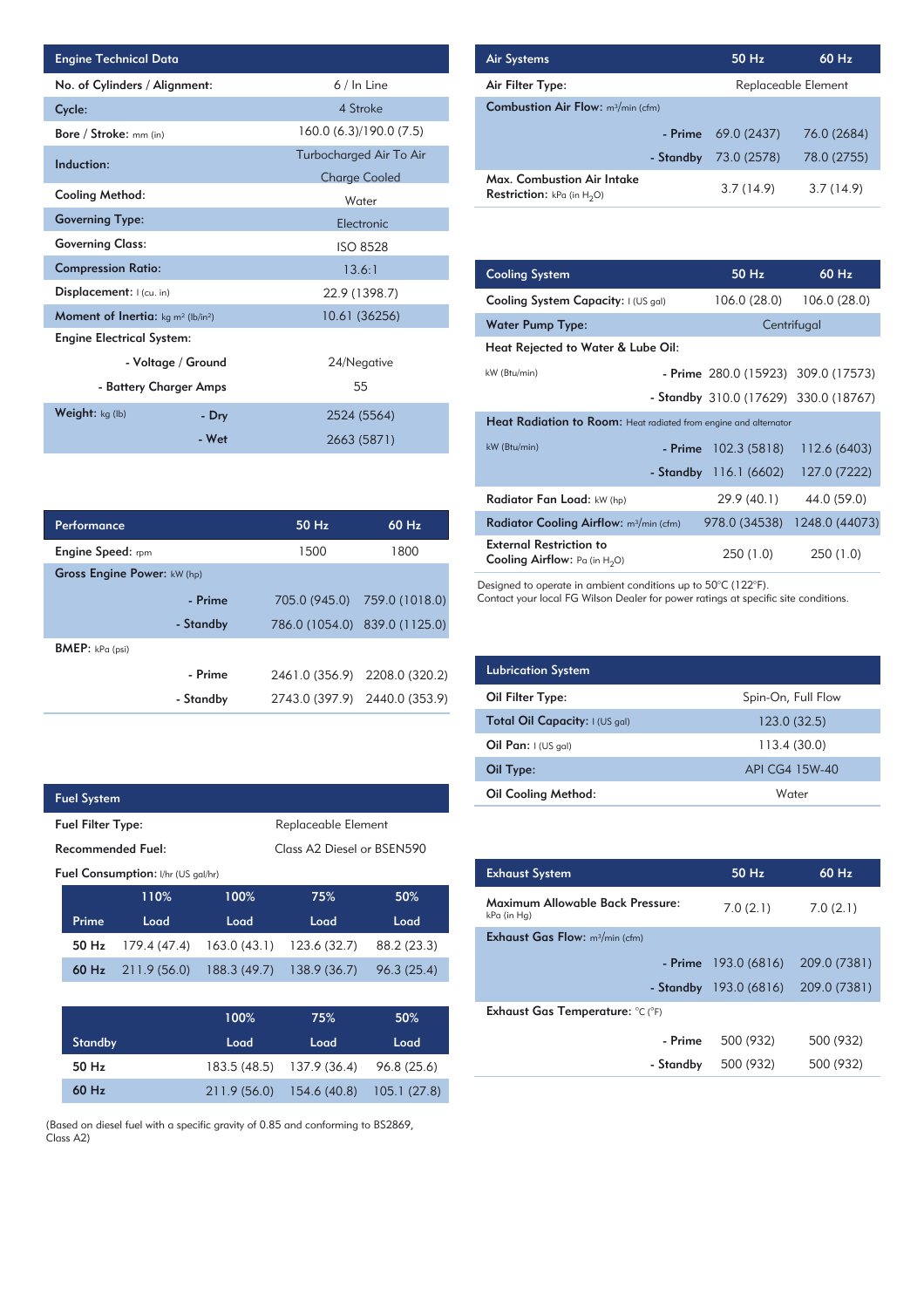| <b>Alternator Physical Data</b>   |                |
|-----------------------------------|----------------|
| Manufactured for FG Wilson by:    | Leroy Somer    |
| Model:                            | <b>LL7024P</b> |
| No. of Bearings:                  |                |
| <b>Insulation Class:</b>          | H              |
| <b>Winding Pitch Code:</b>        |                |
| Wires:                            | 6              |
| <b>Ingress Protection Rating:</b> |                |
| <b>Excitation System:</b>         | <b>AREP</b>    |
| <b>AVR Model:</b>                 |                |

| Alternator<br><b>Performance Data:</b> |          | 50 Hz    |          | 60 Hz    |          |          |  |  |
|----------------------------------------|----------|----------|----------|----------|----------|----------|--|--|
| Data Item                              | 415/240V | 400/230V | 380/220V | 480/277V | 380/220V | 440/254V |  |  |
|                                        |          |          |          |          |          |          |  |  |
| <b>Motor Starting</b>                  |          |          |          |          |          |          |  |  |
| Capability* kVA                        |          |          |          |          |          |          |  |  |
| <b>Short Circuit</b>                   |          |          |          |          |          |          |  |  |
| Capacity** %                           | 300      | 300      | 300      | 300      | 300      | 300      |  |  |
| <b>Reactances: Per Unit</b>            |          |          |          |          |          |          |  |  |
| Xd                                     |          |          |          |          |          |          |  |  |
| X'd                                    |          |          |          |          |          |          |  |  |
| $X^{\prime\prime}d$                    |          |          |          |          |          |          |  |  |

Reactances shown are applicable to prime ratings.

\*Based on 30% voltage dip at 0.6 power factor and SHUNT excitation.

\*\*With optional permanent magnet generator or AREP excitation.

| Output Ratings Technical Data 50 Hz |        |       |          | Output Ratings Technical Data 60 Hz |          |       |        |          |
|-------------------------------------|--------|-------|----------|-------------------------------------|----------|-------|--------|----------|
| Voltage                             | Prime: |       | Standby: |                                     | Voltage  |       | Prime: | Standby: |
|                                     | kVA    | kW    | kVA      | kW                                  |          | kVA   | kW     | kVA      |
|                                     |        |       |          |                                     |          |       |        |          |
| 400/230V                            | 800.0  | 640.0 | 900.0    | 720.0                               |          |       |        |          |
|                                     |        |       |          |                                     |          |       |        |          |
|                                     |        |       |          |                                     |          |       |        |          |
|                                     |        |       |          |                                     |          |       |        |          |
|                                     |        |       |          |                                     | 440/254V | 844.0 | 675.2  | 938.0    |
|                                     |        |       |          |                                     |          |       |        |          |
|                                     |        |       |          |                                     |          |       |        |          |
|                                     |        |       |          |                                     |          |       |        |          |
|                                     |        |       |          |                                     |          |       |        |          |
|                                     |        |       |          |                                     |          |       |        |          |
|                                     |        |       |          |                                     |          |       |        |          |